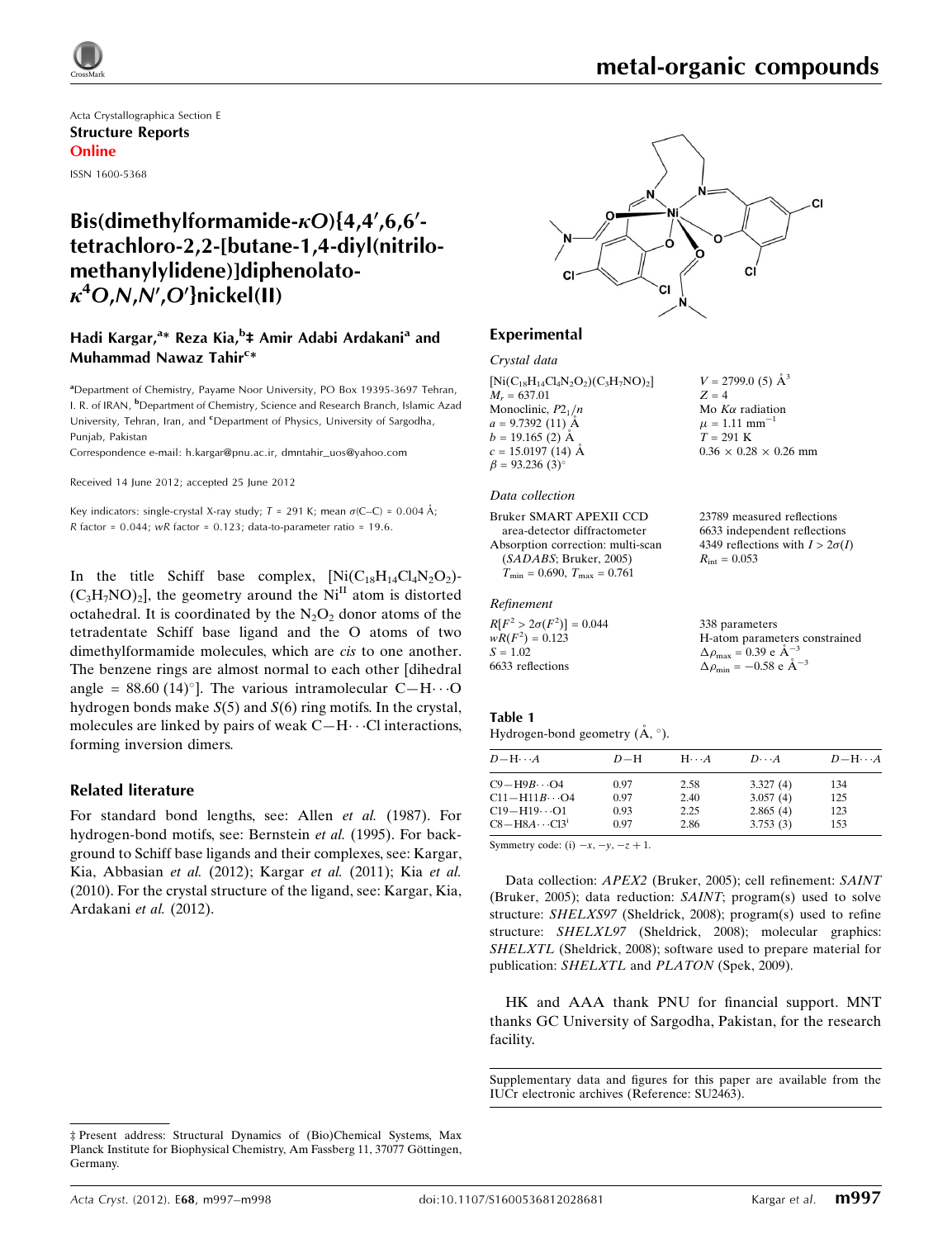#### References

- [Allen, F. H., Kennard, O., Watson, D. G., Brammer, L., Orpen, A. G. & Taylor,](http://scripts.iucr.org/cgi-bin/cr.cgi?rm=pdfbb&cnor=su2463&bbid=BB1) R. (1987). [J. Chem. Soc. Perkin Trans. 2](http://scripts.iucr.org/cgi-bin/cr.cgi?rm=pdfbb&cnor=su2463&bbid=BB1), pp. S1–19.
- [Bernstein, J., Davis, R. E., Shimoni, L. & Chang, N.-L. \(1995\).](http://scripts.iucr.org/cgi-bin/cr.cgi?rm=pdfbb&cnor=su2463&bbid=BB2) Angew. Chem. [Int. Ed. Engl.](http://scripts.iucr.org/cgi-bin/cr.cgi?rm=pdfbb&cnor=su2463&bbid=BB2) 34, 1555–1573.
- Bruker (2005). APEX2, SAINT and SADABS[. Bruker AXS Inc., Madison,](http://scripts.iucr.org/cgi-bin/cr.cgi?rm=pdfbb&cnor=su2463&bbid=BB3) [Wisconsin, USA.](http://scripts.iucr.org/cgi-bin/cr.cgi?rm=pdfbb&cnor=su2463&bbid=BB3)

[Kargar, H., Kia, R., Abbasian, S. & Tahir, M. N. \(2012\).](http://scripts.iucr.org/cgi-bin/cr.cgi?rm=pdfbb&cnor=su2463&bbid=BB4) Acta Cryst. E68, m182. [Kargar, H., Kia, R., Ardakani, A. A. S. & Tahir, M. N. \(2012\).](http://scripts.iucr.org/cgi-bin/cr.cgi?rm=pdfbb&cnor=su2463&bbid=BB5) Acta Cryst. E68, [o2244–o2245.](http://scripts.iucr.org/cgi-bin/cr.cgi?rm=pdfbb&cnor=su2463&bbid=BB5)

[Kargar, H., Kia, R., Pahlavani, E. & Tahir, M. N. \(2011\).](http://scripts.iucr.org/cgi-bin/cr.cgi?rm=pdfbb&cnor=su2463&bbid=BB6) Acta Cryst. E67, o614. [Kia, R., Kargar, H., Tahir, M. N. & Kianoosh, F. \(2010\).](http://scripts.iucr.org/cgi-bin/cr.cgi?rm=pdfbb&cnor=su2463&bbid=BB7) Acta Cryst. E66, o2296. [Sheldrick, G. M. \(2008\).](http://scripts.iucr.org/cgi-bin/cr.cgi?rm=pdfbb&cnor=su2463&bbid=BB8) Acta Cryst. A64, 112–122. [Spek, A. L. \(2009\).](http://scripts.iucr.org/cgi-bin/cr.cgi?rm=pdfbb&cnor=su2463&bbid=BB9) Acta Cryst. D65, 148–155.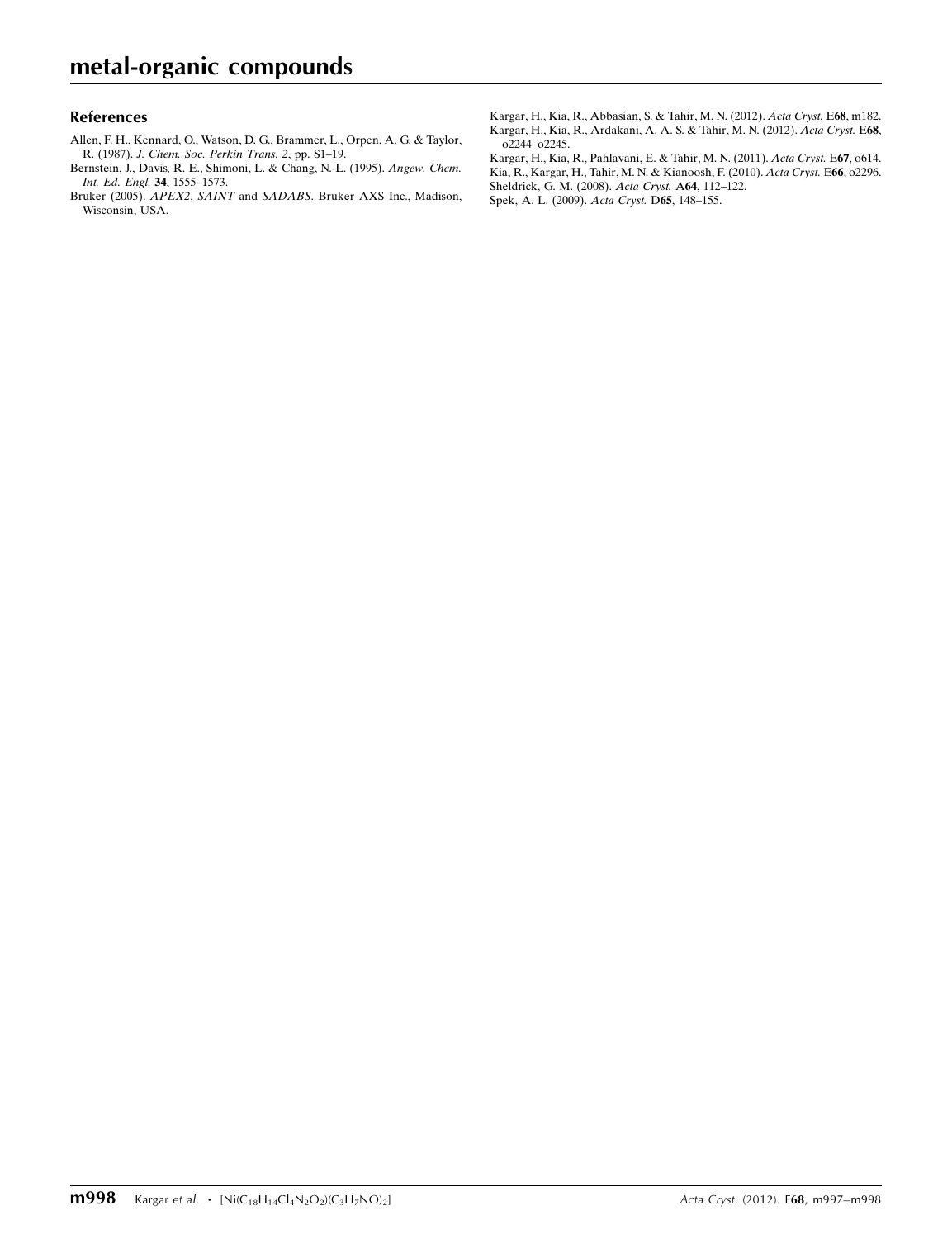# **supporting information**

*Acta Cryst.* (2012). E**68**, m997–m998 [doi:10.1107/S1600536812028681]

# **Bis(dimethylformamide-***κO***){4,4′,6,6′-tetrachloro-2,2-[butane-1,4-diyl(nitrilomethanylylidene)]diphenolato-***κ***<sup>4</sup>** *O***,***N***,***N***′ ,***O***′}nickel(II)**

## **Hadi Kargar, Reza Kia, Amir Adabi Ardakani and Muhammad Nawaz Tahir**

### **S1. Comment**

In continuation of our work on the synthesis and crystal structure analysis of Schiff base ligands and their complexes (Kargar, Kia, Abbasian *et al.*, 2012; Kargar, Kia, Ardakani *et al.*, 2012; Kargar *et al.*, 2011; Kia *et al.*, 2010), we report herein on the synthesize and crystal structure of the title compound.

The asymmetric unit of the title compound, Fig. 1, comprises a Ni<sup>II</sup> Schiff base complex. The geometry around Ni<sup>II</sup> is distorted octahedral being coordinated by  $N_2O_2$  donor atoms of the tetradentate ligand, 6,6′-((butane-1,4-diylbis(azanylylidene))bis(methanylylidene)) bis(2,4-dichlorophenol) [Kargar, Kia, Ardakani *et al.*, 2012] and by two oxygen atoms of dimethylformamide molecules that are *cis* to one another. The bond lengths (Allen *et al.*, 1987) and angles are within the normal range. The intramolecular C—H···O hydrogen bonds makes *S(5)* and *S(6)* ring motif (Table 1; Bernstein *et al.*, 1995). The substituted benzene rings [C1–C6 and C13–C18] are almost normal [88.60 (14)°] to each other.

In the crystal structure molecules are linked by pairs of weak C—H···Cl interactions into individual inversion dimers (Table 1 and Fig. 2).

### **S2. Experimental**

The title compound was synthesized by adding 3,5-dichlorosalicylaldehyde-1,4-butylenediimine (1 mmol) to a solution of NiCl2 .6H2O (1.1 mmol) in ethanol (30 ml). The mixture was refluxed with stirring for 30 min. The resultant solution was filtered. Green prismatic single crystals of the title compound, suitable for *X*-ray structure determination, were obtained by recrystallization from ethanol on slow evaporation of the solvents at room temperature over several days.

#### **S3. Refinement**

The H-atoms were included in calculated positions and treated as riding atoms: C-H = 0.93, 0.96 and 0.97 Å for CH, CH<sub>3</sub> and CH<sub>2</sub> H-atoms, respectively, with  $U_{iso}(H) = k \times U_{eq}(parent C-atom)$ , where  $k = 1.5$  for CH<sub>3</sub> H-atoms and = 1.2 for other H-atoms.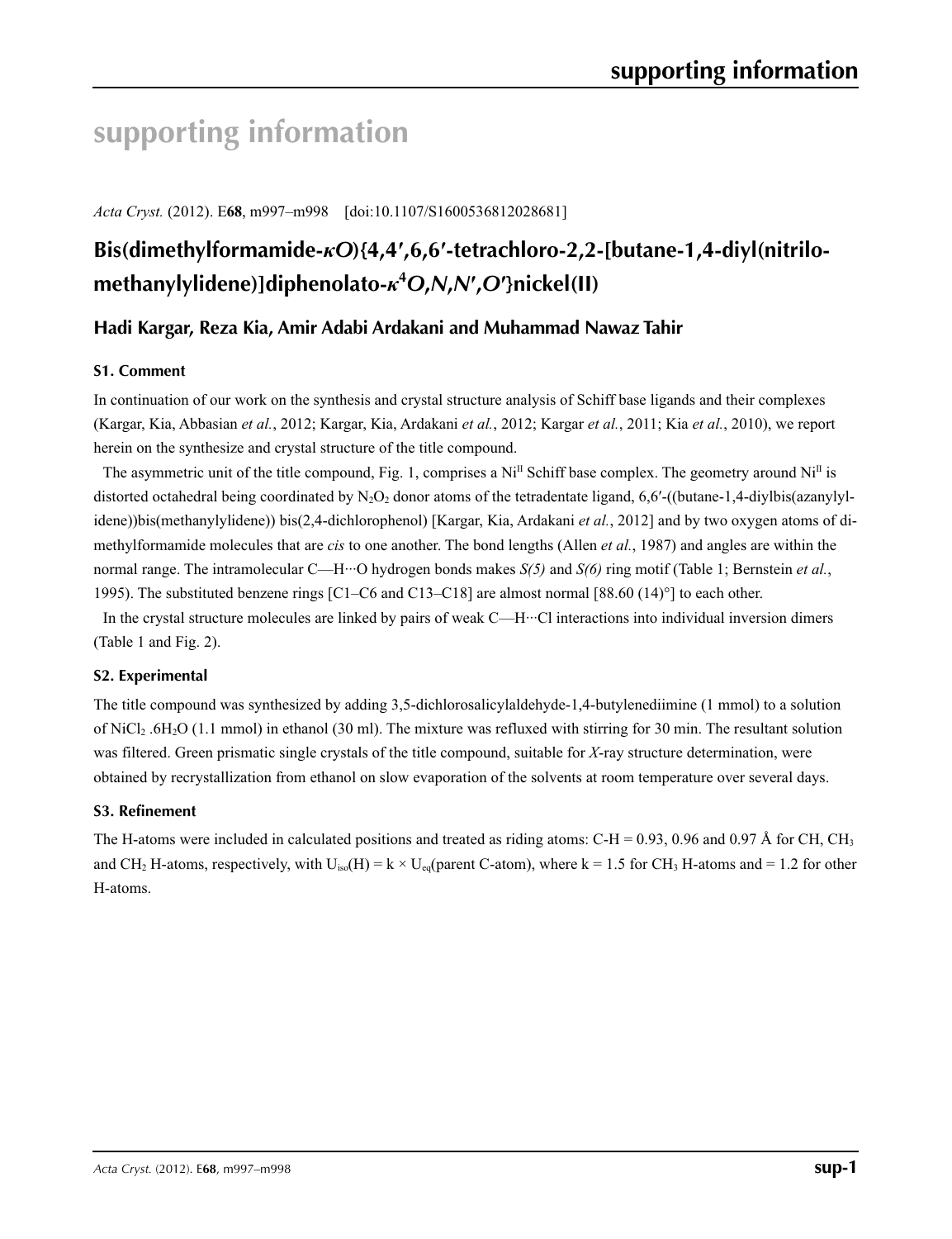

## **Figure 1**

The molecular structure of the title compound, showing 40% probability displacement ellipsoids and the atomic numbering. Dashed lines show the intramolecular C-H···O interactions (see Table 1 for details).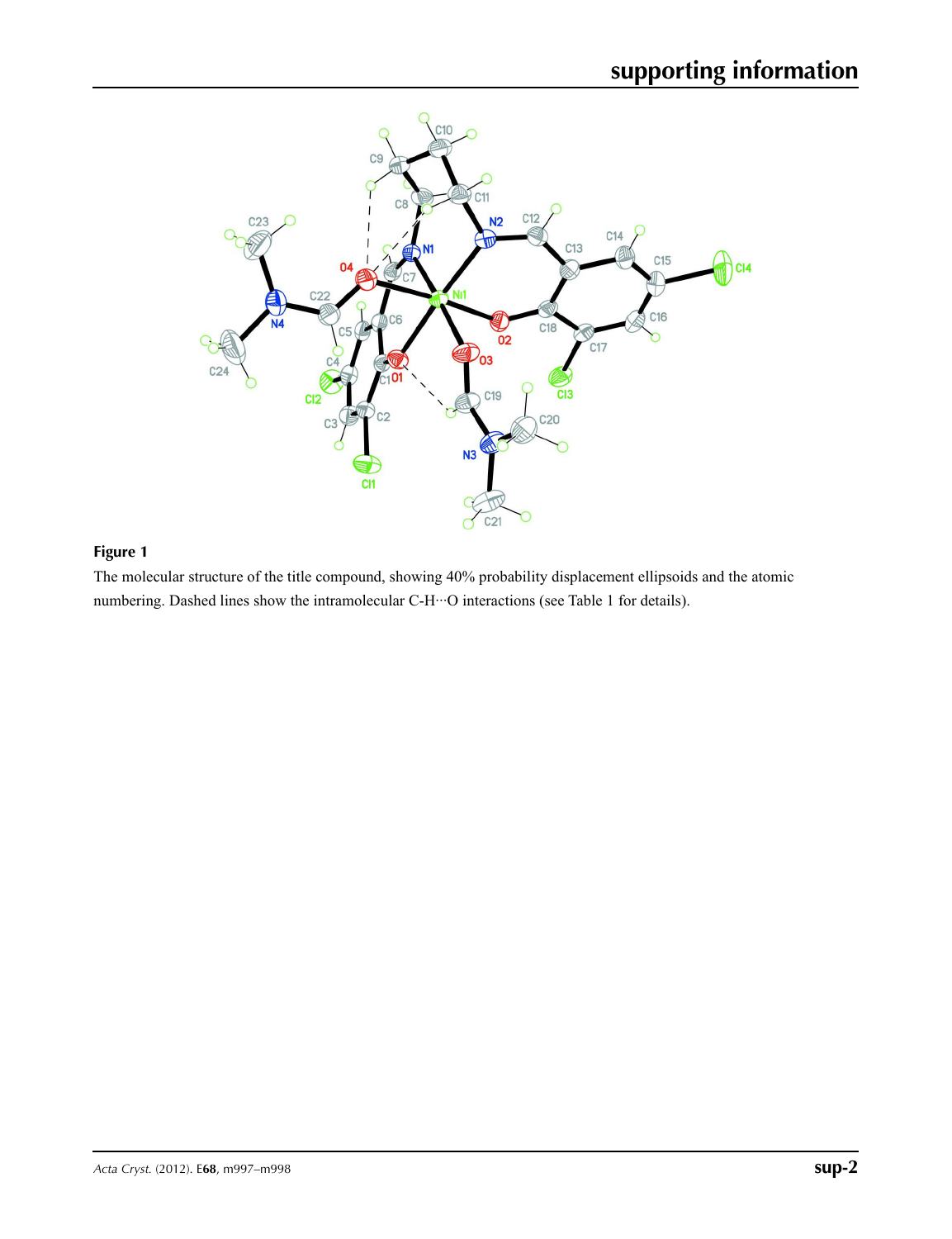

### **Figure 2**

The crystal packing of the title compound viewed along the a axis, showing linking of molecules through weak C—H···Cl interactions (dashed lines; see Table 1 for details) into individual inversion dimers. Only the H atoms involved in these interactions are shown .

## **Bis(dimethylformamide-***κO***){4,4′,6,6′-tetrachloro-2,2-[butane-1,4- diyl(nitrilomethanylylidene)]diphenolato***κ***4** *O***,***N***,***N***′,***O***′}nickel(II)**

| Crystal data                               |                                                                         |
|--------------------------------------------|-------------------------------------------------------------------------|
| $[Ni(C_{18}H_{14}Cl_4N_2O_2)(C_3H_7NO)_2]$ | $F(000) = 1312$                                                         |
| $M_r = 637.01$                             | $D_x = 1.512$ Mg m <sup>-3</sup>                                        |
| Monoclinic, $P2_1/n$                       | Mo Ka radiation, $\lambda = 0.71073$ Å                                  |
| Hall symbol: -P 2yn                        | Cell parameters from 3422 reflections                                   |
| $a = 9.7392(11)$ Å                         | $\theta$ = 2.8–27.5°                                                    |
| $b = 19.165$ (2) Å                         | $\mu = 1.11$ mm <sup>-1</sup>                                           |
| $c = 15.0197(14)$ Å                        | $T = 291$ K                                                             |
| $\beta$ = 93.236 (3) <sup>o</sup>          | Prism, green                                                            |
| $V = 2799.0$ (5) Å <sup>3</sup>            | $0.36 \times 0.28 \times 0.26$ mm                                       |
| $Z=4$                                      |                                                                         |
| Data collection                            |                                                                         |
| Bruker SMART APEXII CCD area-detector      | 23789 measured reflections                                              |
| diffractometer                             | 6633 independent reflections                                            |
| Radiation source: fine-focus sealed tube   | 4349 reflections with $I > 2\sigma(I)$                                  |
| Graphite monochromator                     | $R_{\text{int}} = 0.053$                                                |
| $\varphi$ and $\omega$ scans               | $\theta_{\text{max}} = 27.9^{\circ}, \theta_{\text{min}} = 1.7^{\circ}$ |
| Absorption correction: multi-scan          | $h = -12 \rightarrow 12$                                                |
| (SADABS; Bruker, 2005)                     | $k = -25 \rightarrow 25$                                                |
| $T_{\min}$ = 0.690, $T_{\max}$ = 0.761     | $l = -18 \rightarrow 19$                                                |
|                                            |                                                                         |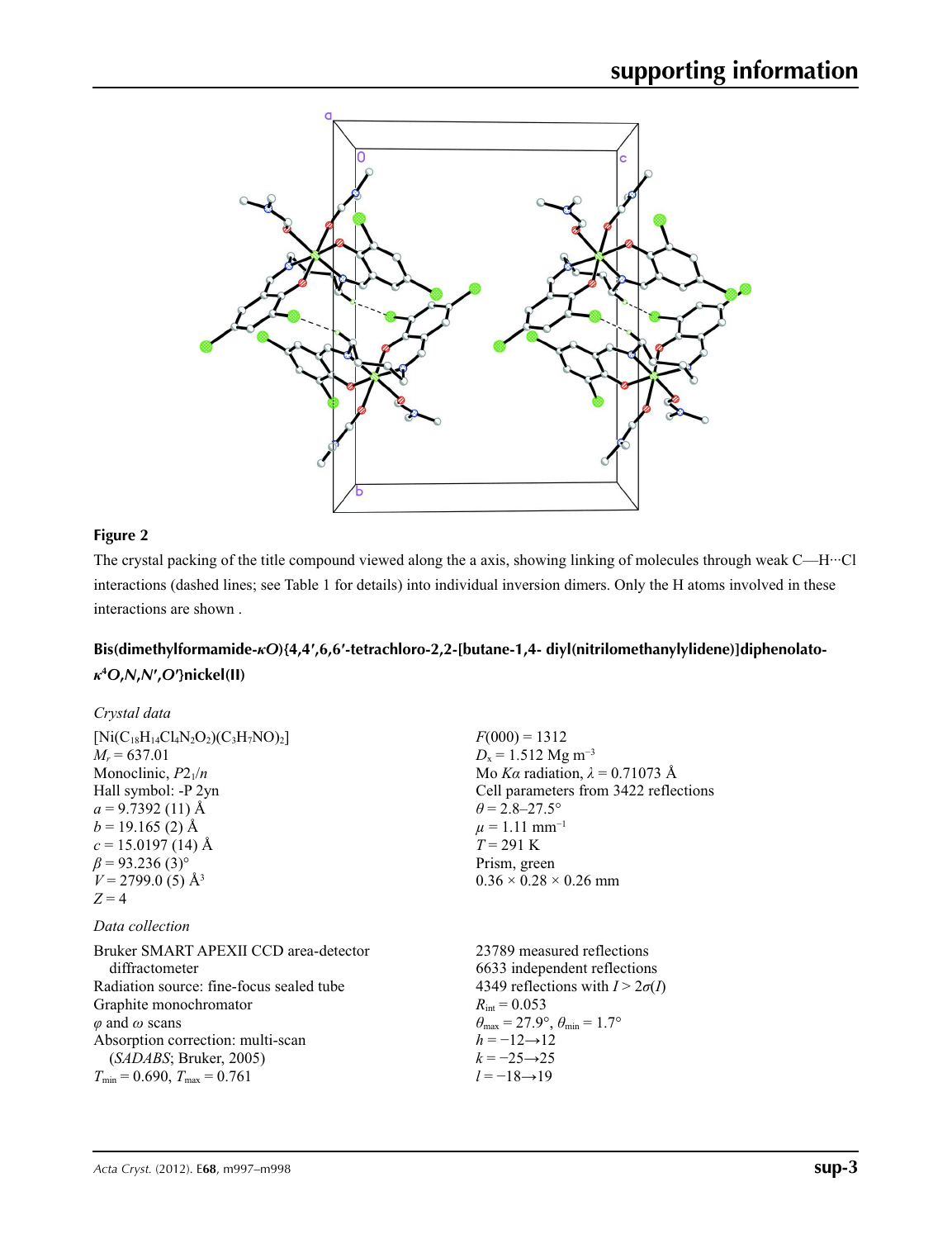*Refinement*

| Refinement on $F^2$                             | Secondary atom site location: difference Fourier  |
|-------------------------------------------------|---------------------------------------------------|
| Least-squares matrix: full                      | map                                               |
| $R[F^2 > 2\sigma(F^2)] = 0.044$                 | Hydrogen site location: inferred from             |
| $wR(F^2) = 0.123$                               | neighbouring sites                                |
| $S = 1.02$                                      | H-atom parameters constrained                     |
| 6633 reflections                                | $w = 1/[\sigma^2(F_0^2) + (0.0542P)^2 + 0.7005P]$ |
| 338 parameters                                  | where $P = (F_0^2 + 2F_c^2)/3$                    |
| 0 restraints                                    | $(\Delta/\sigma)_{\text{max}} = 0.001$            |
| Primary atom site location: structure-invariant | $\Delta\rho_{\text{max}} = 0.39 \text{ e A}^{-3}$ |
| direct methods                                  | $\Delta\rho_{\rm min} = -0.58$ e Å <sup>-3</sup>  |

#### *Special details*

**Geometry**. All esds (except the esd in the dihedral angle between two l.s. planes) are estimated using the full covariance matrix. The cell esds are taken into account individually in the estimation of esds in distances, angles and torsion angles; correlations between esds in cell parameters are only used when they are defined by crystal symmetry. An approximate (isotropic) treatment of cell esds is used for estimating esds involving l.s. planes.

**Refinement**. Refinement of  $F^2$  against ALL reflections. The weighted R-factor wR and goodness of fit S are based on  $F^2$ , conventional R-factors R are based on F, with F set to zero for negative  $F^2$ . The threshold expression of  $F^2 > 2 \text{sigma}(F^2)$  is used only for calculating R-factors(gt) etc. and is not relevant to the choice of reflections for refinement. R-factors based on  $F<sup>2</sup>$  are statistically about twice as large as those based on F, and R- factors based on ALL data will be even larger.

*Fractional atomic coordinates and isotropic or equivalent isotropic displacement parameters (Å<sup>2</sup>)* 

|                  | $\boldsymbol{x}$ | $\mathcal{Y}$ | Z           | $U_{\rm iso}*/U_{\rm eq}$ |  |
|------------------|------------------|---------------|-------------|---------------------------|--|
| Ni1              | 0.03675(3)       | 0.167782(17)  | 0.39862(2)  | 0.03835(12)               |  |
| C11              | 0.42524(9)       | 0.25307(4)    | 0.57798(6)  | 0.0652(2)                 |  |
| Cl2              | 0.34269(10)      | 0.05880(5)    | 0.83006(6)  | 0.0714(3)                 |  |
| Cl <sub>3</sub>  | 0.40497(8)       | 0.00038(5)    | 0.36167(6)  | 0.0626(2)                 |  |
| C14              | 0.18116(14)      | $-0.08010(6)$ | 0.04365(7)  | 0.0929(4)                 |  |
| O <sub>1</sub>   | 0.1739(2)        | 0.19835(9)    | 0.49423(13) | 0.0440(5)                 |  |
| O2               | 0.1643(2)        | 0.09054(10)   | 0.36689(14) | 0.0477(5)                 |  |
| O <sub>3</sub>   | 0.1363(2)        | 0.23648(11)   | 0.31056(15) | 0.0545(5)                 |  |
| O <sub>4</sub>   | $-0.0881(2)$     | 0.25534(10)   | 0.43674(16) | 0.0536(5)                 |  |
| N1               | $-0.0578(2)$     | 0.10534(11)   | 0.48708(16) | 0.0393(5)                 |  |
| N2               | $-0.0946(2)$     | 0.14157(11)   | 0.29273(16) | 0.0413(5)                 |  |
| N <sub>3</sub>   | 0.3381(3)        | 0.28212(13)   | 0.27093(18) | 0.0524(6)                 |  |
| N <sub>4</sub>   | $-0.1082(3)$     | 0.34747(13)   | 0.5284(2)   | 0.0599(7)                 |  |
| C <sub>1</sub>   | 0.2073(3)        | 0.16609(13)   | 0.56753(19) | 0.0375(6)                 |  |
| C2               | 0.3275(3)        | 0.18564(14)   | 0.6196(2)   | 0.0438(7)                 |  |
| C <sub>3</sub>   | 0.3696(3)        | 0.15504(15)   | 0.6988(2)   | 0.0507(7)                 |  |
| H <sub>3</sub>   | 0.4488           | 0.1700        | 0.7307      | $0.061*$                  |  |
| C4               | 0.2906(3)        | 0.10097(15)   | 0.7302(2)   | 0.0477(7)                 |  |
| C <sub>5</sub>   | 0.1725(3)        | 0.08039(14)   | 0.68435(19) | 0.0440(7)                 |  |
| H <sub>5</sub>   | 0.1200           | 0.0449        | 0.7074      | $0.053*$                  |  |
| C <sub>6</sub>   | 0.1289(3)        | 0.11139(13)   | 0.60378(19) | 0.0395(6)                 |  |
| C7               | 0.0006(3)        | 0.08645(13)   | 0.5616(2)   | 0.0425(7)                 |  |
| H7               | $-0.0451$        | 0.0524        | 0.5927      | $0.051*$                  |  |
| C8               | $-0.1887(3)$     | 0.07074(15)   | 0.4602(2)   | 0.0499(7)                 |  |
| H <sub>8</sub> A | $-0.2166$        | 0.0421        | 0.5093      | $0.060*$                  |  |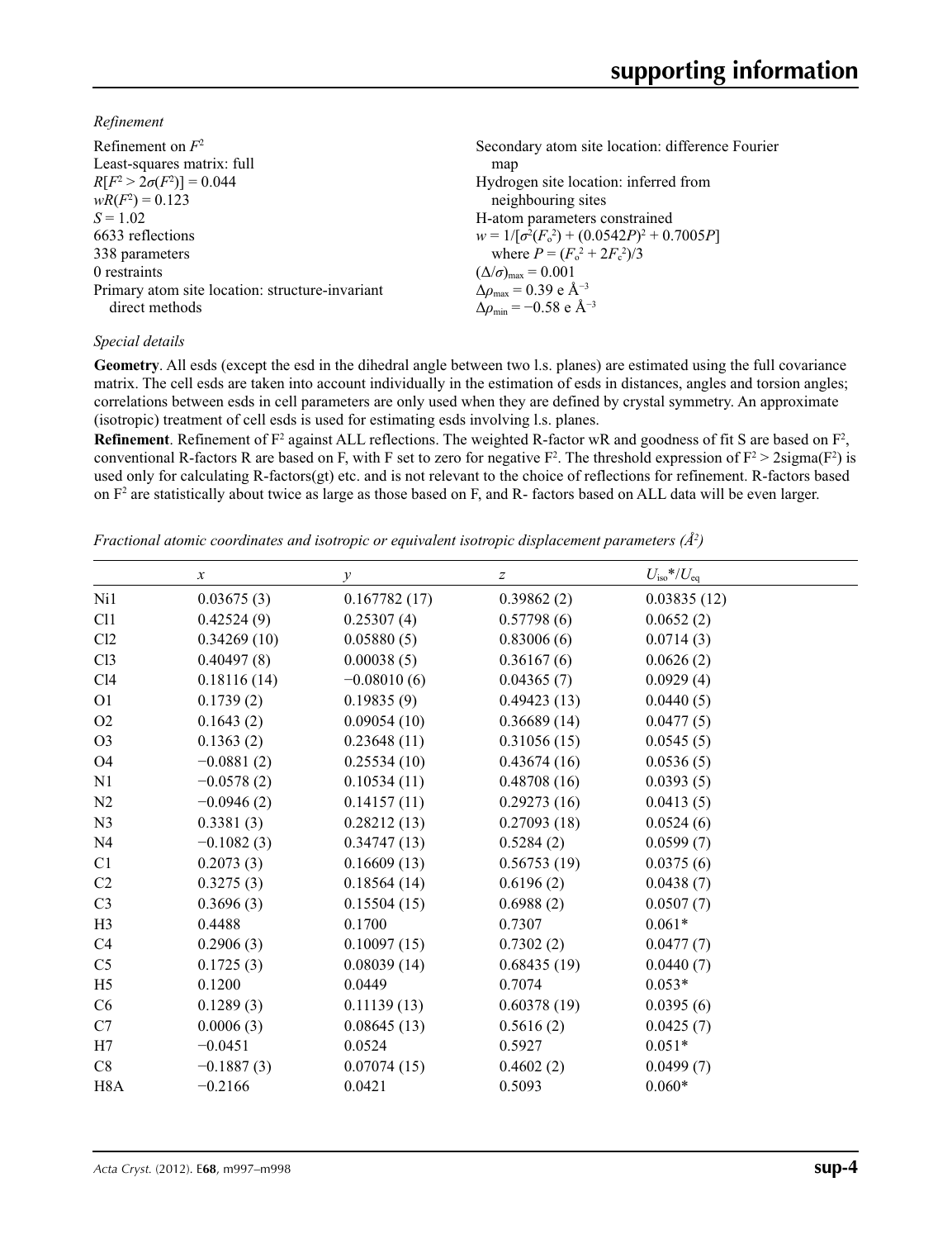| H8B               | $-0.1741$    | 0.0400         | 0.4103      | $0.060*$   |
|-------------------|--------------|----------------|-------------|------------|
| C9                | $-0.3051(3)$ | 0.12120(16)    | 0.4337(2)   | 0.0539(8)  |
| H <sub>9</sub> A  | $-0.3881$    | 0.1052         | 0.4601      | $0.065*$   |
| H9B               | $-0.2824$    | 0.1666         | 0.4589      | $0.065*$   |
| C10               | $-0.3356(3)$ | 0.12976(16)    | 0.3339(2)   | 0.0535(8)  |
| H10A              | $-0.3411$    | 0.0837         | 0.3071      | $0.064*$   |
| H10B              | $-0.4254$    | 0.1513         | 0.3245      | $0.064*$   |
| C11               | $-0.2327(3)$ | 0.17269(15)    | 0.2847(2)   | 0.0485(7)  |
| H <sub>11</sub> A | $-0.2630$    | 0.1758         | 0.2222      | $0.058*$   |
| H11B              | $-0.2290$    | 0.2196         | 0.3090      | $0.058*$   |
| C12               | $-0.0633(3)$ | 0.10065(14)    | 0.22963(19) | 0.0416(6)  |
| H12               | $-0.1270$    | 0.0977         | 0.1813      | $0.050*$   |
| C13               | 0.0590(3)    | 0.05857(14)    | 0.22437(19) | 0.0424(7)  |
| C14               | 0.0659(3)    | 0.01658(16)    | 0.1478(2)   | 0.0510(7)  |
| H14               | $-0.0042$    | 0.0189         | 0.1032      | $0.061*$   |
| C15               | 0.1742(4)    | $-0.02746(16)$ | 0.1383(2)   | 0.0556(8)  |
| C16               | 0.2789(3)    | $-0.03246(15)$ | 0.2039(2)   | 0.0540(8)  |
| H16               | 0.3522       | $-0.0628$      | 0.1972      | $0.065*$   |
| C17               | 0.2736(3)    | 0.00781(14)    | 0.2790(2)   | 0.0447(7)  |
| C18               | 0.1638(3)    | 0.05554(14)    | 0.2943(2)   | 0.0411(6)  |
| C19               | 0.2586(3)    | 0.24959(15)    | 0.3267(2)   | 0.0493(7)  |
| H19               | 0.2982       | 0.2358         | 0.3817      | $0.059*$   |
| C20               | 0.2846(4)    | 0.30430(19)    | 0.1833(2)   | 0.0675(10) |
| H20A              | 0.1949       | 0.2845         | 0.1712      | $0.101*$   |
| H20B              | 0.3450       | 0.2887         | 0.1391      | $0.101*$   |
| H20C              | 0.2783       | 0.3543         | 0.1818      | $0.101*$   |
| C21               | 0.4789(4)    | 0.3010(2)      | 0.2978(3)   | 0.0774(11) |
| H21A              | 0.5021       | 0.2828         | 0.3563      | $0.116*$   |
| H21B              | 0.4875       | 0.3509         | 0.2987      | $0.116*$   |
| H21C              | 0.5400       | 0.2818         | 0.2562      | $0.116*$   |
| C22               | $-0.0370(3)$ | 0.30254(15)    | 0.4834(2)   | 0.0518(8)  |
| H22               | 0.0583       | 0.3067         | 0.4872      | $0.062*$   |
| C <sub>23</sub>   | $-0.2567(4)$ | 0.3464(2)      | 0.5240(3)   | 0.0882(14) |
| H <sub>23</sub> A | $-0.2892$    | 0.3089         | 0.4859      | $0.132*$   |
| H23B              | $-0.2912$    | 0.3899         | 0.5003      | $0.132*$   |
| H23C              | $-0.2885$    | 0.3396         | 0.5827      | $0.132*$   |
| C <sub>24</sub>   | $-0.0397(5)$ | 0.4028(2)      | 0.5811(4)   | 0.1100(18) |
| H24A              | $-0.0736$    | 0.4474         | 0.5606      | $0.165*$   |
| H24B              | 0.0577       | 0.4005         | 0.5746      | $0.165*$   |
| H24C              | $-0.0583$    | 0.3970         | 0.6428      | $0.165*$   |

*Atomic displacement parameters (Å2 )*

|                 | $U^{11}$    | $I^{22}$    | T 133     | I/12           | $I^{13}$     | $I^{23}$    |
|-----------------|-------------|-------------|-----------|----------------|--------------|-------------|
| Ni1             | 0.03646(19) | 0.03847(19) | 0.0406(2) | $-0.00509(14)$ | 0.00601(15)  | 0.00000(15) |
| C <sub>11</sub> | 0.0587(5)   | 0.0703(5)   | 0.0656(6) | $-0.0261(4)$   | $-0.0058(4)$ | 0.0115(4)   |
| Cl <sub>2</sub> | 0.0795(6)   | 0.0831(6)   | 0.0507(5) | 0.0078(5)      | $-0.0038(4)$ | 0.0170(4)   |
| Cl <sub>3</sub> | 0.0420(4)   | 0.0766(6)   | 0.0693(6) | 0.0060(4)      | 0.0048(4)    | 0.0036(4)   |

*Acta Cryst.* (2012). E**68**, m997–m998 **sup-5**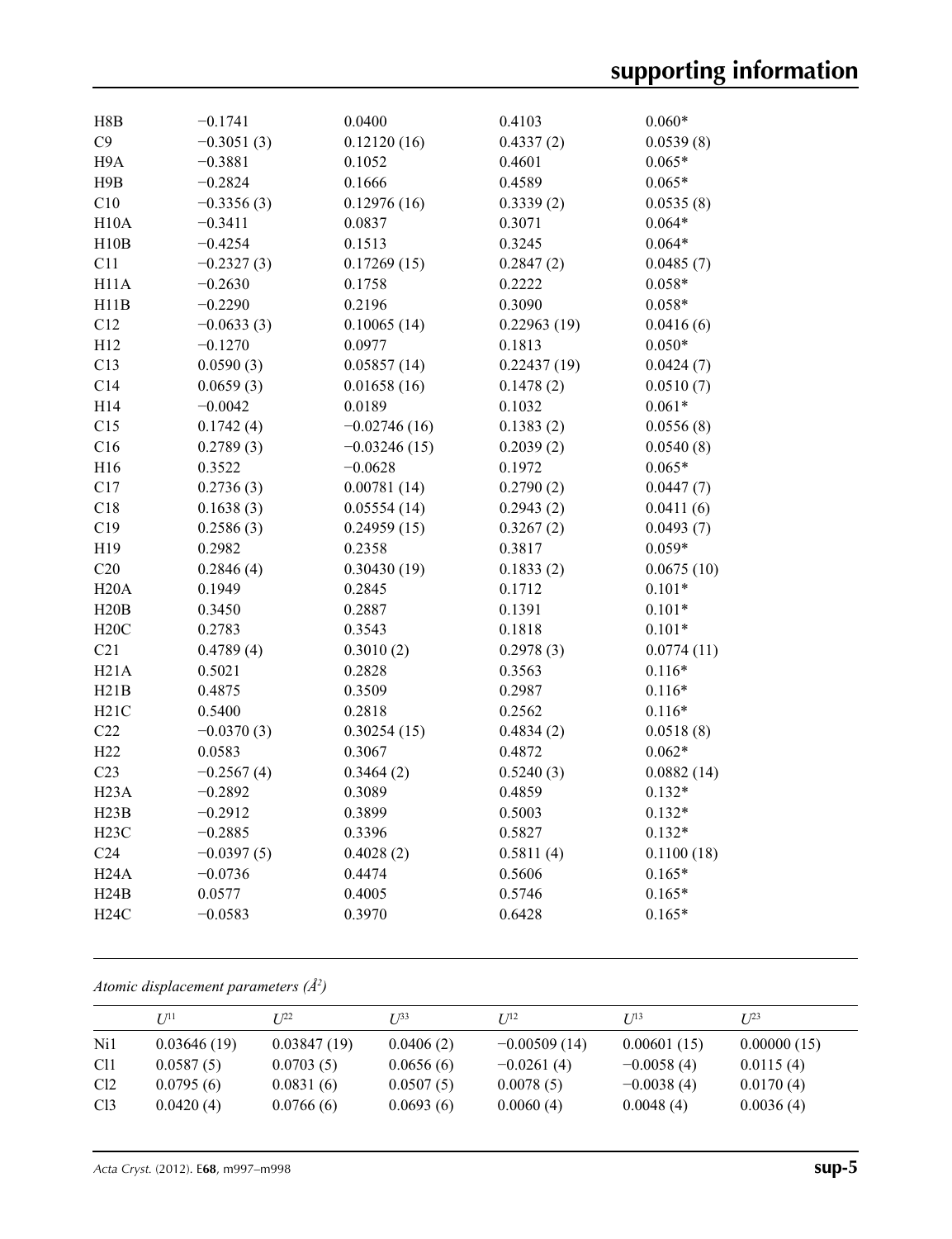| Cl4             | 0.1229(9)  | 0.0960(8)  | 0.0603(6)  | 0.0309(7)     | 0.0097(6)     | $-0.0273(5)$  |
|-----------------|------------|------------|------------|---------------|---------------|---------------|
| O <sub>1</sub>  | 0.0462(11) | 0.0416(10) | 0.0439(12) | $-0.0094(8)$  | 0.0011(9)     | 0.0038(9)     |
| O <sub>2</sub>  | 0.0433(11) | 0.0566(12) | 0.0432(12) | 0.0064(9)     | 0.0019(9)     | $-0.0071(10)$ |
| O <sub>3</sub>  | 0.0435(12) | 0.0663(13) | 0.0537(14) | $-0.0126(10)$ | 0.0046(10)    | 0.0147(11)    |
| O <sub>4</sub>  | 0.0486(12) | 0.0433(11) | 0.0691(15) | $-0.0007(9)$  | 0.0056(11)    | $-0.0119(10)$ |
| N1              | 0.0391(12) | 0.0368(11) | 0.0426(15) | $-0.0064(9)$  | 0.0079(10)    | $-0.0031(10)$ |
| N2              | 0.0363(12) | 0.0409(12) | 0.0466(15) | $-0.0010(9)$  | 0.0024(10)    | 0.0035(11)    |
| N <sub>3</sub>  | 0.0482(15) | 0.0560(15) | 0.0540(17) | $-0.0036(12)$ | 0.0129(12)    | 0.0131(12)    |
| N <sub>4</sub>  | 0.0649(18) | 0.0504(15) | 0.0648(19) | 0.0059(13)    | 0.0066(15)    | $-0.0137(13)$ |
| C1              | 0.0394(14) | 0.0321(12) | 0.0416(17) | 0.0031(11)    | 0.0080(12)    | $-0.0032(12)$ |
| C2              | 0.0434(16) | 0.0412(14) | 0.0471(19) | $-0.0034(12)$ | 0.0054(13)    | $-0.0020(13)$ |
| C <sub>3</sub>  | 0.0451(16) | 0.0573(18) | 0.049(2)   | 0.0048(14)    | $-0.0011(14)$ | $-0.0009(15)$ |
| C4              | 0.0537(18) | 0.0508(16) | 0.0386(18) | 0.0111(14)    | 0.0041(14)    | 0.0046(13)    |
| C <sub>5</sub>  | 0.0542(18) | 0.0398(14) | 0.0393(17) | 0.0007(12)    | 0.0138(14)    | $-0.0016(12)$ |
| C6              | 0.0453(15) | 0.0350(13) | 0.0394(17) | 0.0007(11)    | 0.0123(12)    | $-0.0021(11)$ |
| C7              | 0.0463(16) | 0.0362(14) | 0.0468(19) | $-0.0054(12)$ | 0.0190(14)    | 0.0010(12)    |
| C8              | 0.0482(17) | 0.0455(16) | 0.056(2)   | $-0.0161(13)$ | 0.0061(14)    | 0.0006(14)    |
| C9              | 0.0392(16) | 0.0607(19) | 0.063(2)   | $-0.0134(14)$ | 0.0131(14)    | $-0.0137(15)$ |
| C10             | 0.0354(15) | 0.0563(18) | 0.069(2)   | $-0.0025(13)$ | 0.0039(14)    | $-0.0054(16)$ |
| C11             | 0.0392(15) | 0.0496(16) | 0.056(2)   | 0.0017(12)    | $-0.0025(14)$ | $-0.0013(14)$ |
| C12             | 0.0405(15) | 0.0442(15) | 0.0398(17) | $-0.0041(12)$ | $-0.0010(12)$ | 0.0014(12)    |
| C13             | 0.0447(16) | 0.0435(15) | 0.0396(17) | $-0.0009(12)$ | 0.0069(13)    | 0.0062(12)    |
| C14             | 0.0596(19) | 0.0535(18) | 0.0401(18) | $-0.0003(14)$ | 0.0052(14)    | 0.0011(14)    |
| C15             | 0.070(2)   | 0.0538(18) | 0.0440(19) | 0.0072(16)    | 0.0124(17)    | $-0.0045(15)$ |
| C16             | 0.0560(19) | 0.0482(16) | 0.060(2)   | 0.0041(14)    | 0.0239(17)    | 0.0032(15)    |
| C17             | 0.0400(15) | 0.0465(15) | 0.0486(18) | $-0.0013(12)$ | 0.0109(13)    | 0.0057(13)    |
| C18             | 0.0384(14) | 0.0417(14) | 0.0443(18) | $-0.0061(11)$ | 0.0125(12)    | 0.0060(13)    |
| C19             | 0.0445(17) | 0.0552(17) | 0.0483(19) | $-0.0039(13)$ | 0.0056(14)    | 0.0167(14)    |
| C20             | 0.075(2)   | 0.075(2)   | 0.054(2)   | $-0.0091(19)$ | 0.0167(19)    | 0.0089(18)    |
| C21             | 0.049(2)   | 0.090(3)   | 0.095(3)   | $-0.0093(19)$ | 0.020(2)      | 0.023(2)      |
| C22             | 0.0494(18) | 0.0416(15) | 0.065(2)   | $-0.0016(13)$ | 0.0079(15)    | $-0.0036(15)$ |
| C <sub>23</sub> | 0.070(3)   | 0.073(3)   | 0.126(4)   | 0.011(2)      | 0.042(3)      | $-0.005(2)$   |
| C <sub>24</sub> | 0.119(4)   | 0.080(3)   | 0.129(5)   | 0.011(3)      | $-0.007(3)$   | $-0.056(3)$   |
|                 |            |            |            |               |               |               |

## *Geometric parameters (Å, º)*

| $Ni1-01$      | 1.993(2)   | $C8 - H8A$   | 0.9700   |
|---------------|------------|--------------|----------|
| $Ni1 - O2$    | 2.0069(19) | $C8 - H8B$   | 0.9700   |
| $Ni1 - N1$    | 2.046(2)   | $C9 - C10$   | 1.520(5) |
| $Ni1 - N2$    | 2.046(2)   | $C9 - H9A$   | 0.9700   |
| $Ni1 - O3$    | 2.1370(19) | $C9 - H9B$   | 0.9700   |
| $Ni1 - O4$    | 2.1684(19) | $C10-C11$    | 1.520(4) |
| $Cl1-C2$      | 1.742(3)   | $C10-H10A$   | 0.9700   |
| $Cl2-C4$      | 1.753(3)   | $C10-H10B$   | 0.9700   |
| $Cl3-C17$     | 1.738(3)   | $C11-H11A$   | 0.9700   |
| $Cl4$ — $Cl5$ | 1.748(3)   | $C11 - H11B$ | 0.9700   |
| $O1-C1$       | 1.288(3)   | $C12 - C13$  | 1.444(4) |
| $O2 - C18$    | 1.279(3)   | $C12$ —H12   | 0.9300   |
|               |            |              |          |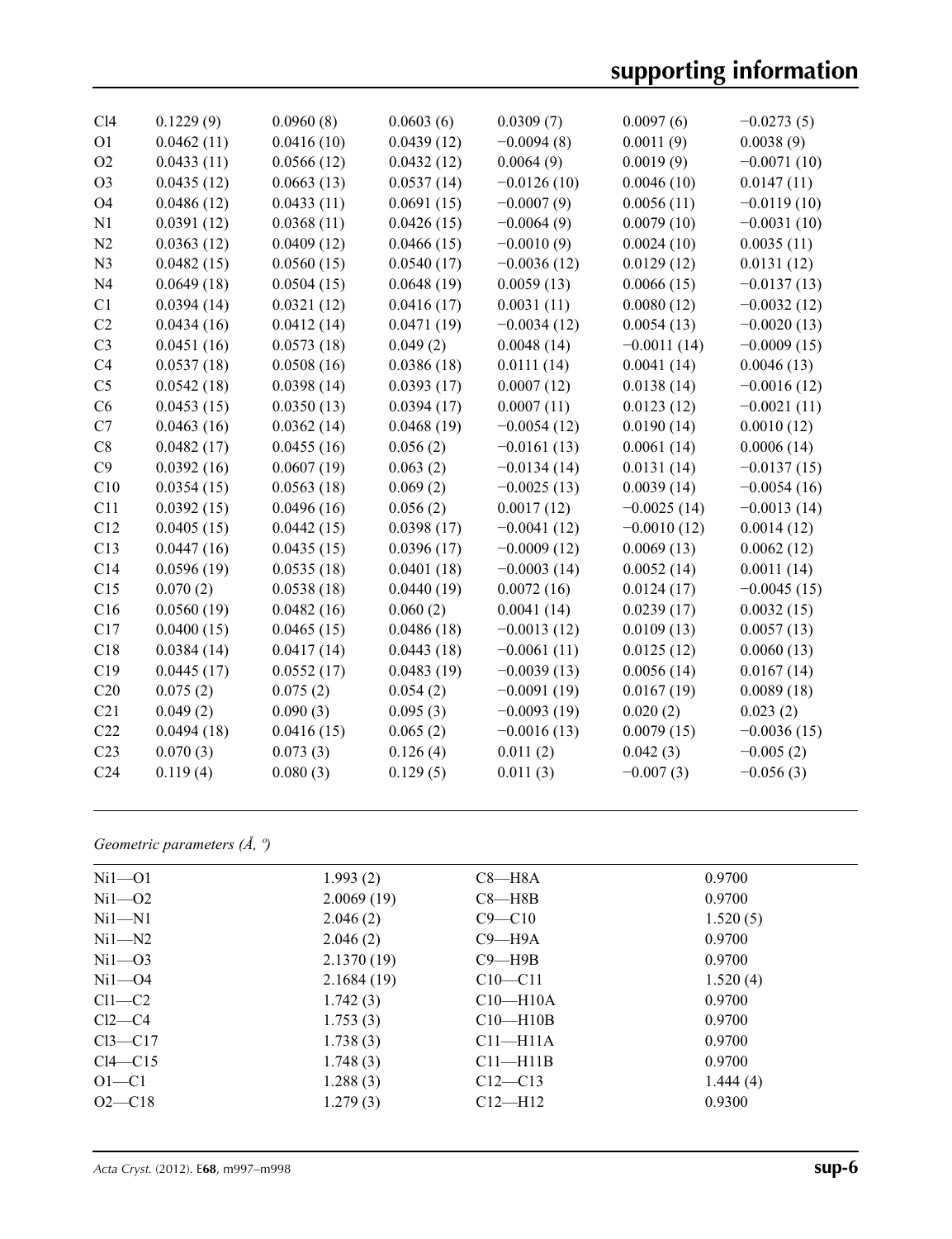| $O3 - C19$       | 1.229(3)    | $C13 - C14$         | 1.408(4) |
|------------------|-------------|---------------------|----------|
| $O4 - C22$       | 1.232(4)    | $C13 - C18$         | 1.425(4) |
| $N1 - C7$        | 1.279(4)    | $C14 - C15$         | 1.364(4) |
| $N1 - C8$        | 1.473(3)    | $C14 - H14$         | 0.9300   |
| $N2 - C12$       | 1.280(4)    | $C15-C16$           | 1.381(5) |
| $N2 - C11$       | 1.470(3)    | $C16-C17$           | 1.370(4) |
| $N3 - C19$       | 1.328(4)    | $C16 - H16$         | 0.9300   |
| $N3 - C20$       | 1.451(4)    | $C17 - C18$         | 1.436(4) |
| $N3 - C21$       | 1.452(4)    | $C19 - H19$         | 0.9300   |
| $N4 - C22$       | 1.315(4)    | $C20 - H20A$        | 0.9600   |
| $N4 - C23$       | 1.445(5)    | $C20 - H20B$        | 0.9600   |
| $N4 - C24$       | 1.462(5)    | $C20 - H20C$        | 0.9600   |
| $C1-C2$          | 1.421(4)    | $C21 - H21A$        | 0.9600   |
| $C1-C6$          | 1.423(4)    | $C21 - H21B$        | 0.9600   |
| $C2-C3$          | 1.368(4)    | $C21 - H21C$        | 0.9600   |
| $C3-C4$          |             |                     |          |
|                  | 1.389(4)    | $C22-H22$           | 0.9300   |
| $C3-H3$          | 0.9300      | $C23 - H23A$        | 0.9600   |
| $C4 - C5$        | 1.365(4)    | $C23 - H23B$        | 0.9600   |
| $C5-C6$          | 1.393(4)    | C23-H23C            | 0.9600   |
| $C5 - H5$        | 0.9300      | $C24 - H24A$        | 0.9600   |
| $C6-C7$          | 1.450(4)    | $C24 - H24B$        | 0.9600   |
| $C7 - H7$        | 0.9300      | $C24 - H24C$        | 0.9600   |
| $C8-C9$          | 1.526(4)    |                     |          |
|                  |             |                     |          |
| $O1 - Ni1 - O2$  | 89.39(8)    | $C11 - C10 - C9$    | 116.1(3) |
| $O1 - Ni1 - N1$  | 90.68(9)    | $C11 - C10 - H10A$  | 108.3    |
| $O2 - Ni1 - N1$  | 91.73(9)    | C9-C10-H10A         | 108.3    |
| $O1 - Ni1 - N2$  | 174.92(8)   | $C11 - C10 - H10B$  | 108.3    |
| $O2 - Ni1 - N2$  | 90.14(9)    | $C9-C10-H10B$       | 108.3    |
| $N1 - N11 - N2$  | 94.39 (9)   | H10A-C10-H10B       | 107.4    |
| $O1 - Ni1 - O3$  | 87.48(8)    | $N2 - C11 - C10$    | 111.5(2) |
| $O2 - Ni1 - O3$  | 89.95(8)    | $N2 - C11 - H11A$   | 109.3    |
| $N1 - N11 - 03$  | 177.50(9)   | $C10-C11-H11A$      | 109.3    |
| $N2 - N11 - O3$  | 87.46 (9)   | $N2 - C11 - H11B$   | 109.3    |
| $O1 - Ni1 - O4$  | 86.86 (8)   | $C10-C11-H11B$      | 109.3    |
| $O2 - Ni1 - O4$  | 175.86 (8)  | $H11A - C11 - H11B$ | 108.0    |
| $N1 - N11 - 04$  | 90.08(8)    | $N2 - C12 - C13$    | 127.9(3) |
| $N2 - N11 - 04$  | 93.44(9)    | $N2 - C12 - H12$    | 116.1    |
| $O3 - N11 - O4$  | 88.13 (8)   | $C13 - C12 - H12$   | 116.1    |
| $C1 - 01 - Ni1$  | 126.97(17)  | $C14 - C13 - C18$   | 120.9(3) |
| $C18 - 02 - Ni1$ | 128.06 (19) | $C14 - C13 - C12$   | 116.2(3) |
| $C19 - 03 - Ni1$ | 118.2(2)    | $C18 - C13 - C12$   | 122.8(3) |
| $C22 - O4 - N11$ | 120.2(2)    | $C15-C14-C13$       | 120.8(3) |
| $C7 - N1 - C8$   | 116.6(2)    | $C15-C14-H14$       | 119.6    |
| $C7 - N1 - N11$  |             | $C13 - C14 - H14$   | 119.6    |
|                  | 122.67(18)  |                     |          |
| $C8 - N1 - Ni1$  | 120.01(19)  | $C14 - C15 - C16$   | 120.8(3) |
| $C12 - N2 - C11$ | 116.3(3)    | $C14 - C15 - C14$   | 120.5(3) |
| $C12 - N2 - N11$ | 124.1(2)    | $C16 - C15 - C14$   | 118.6(2) |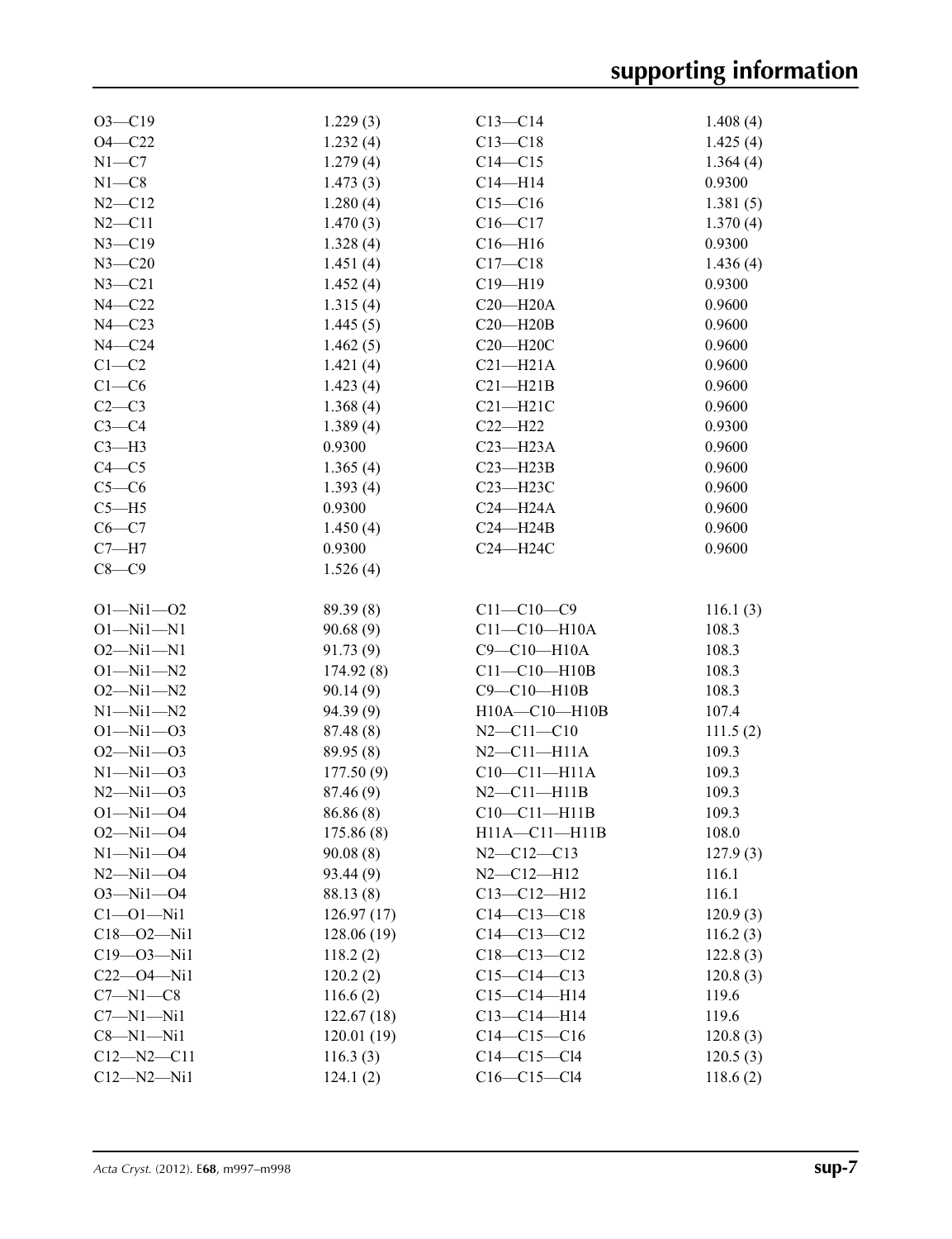| $C11 - N2 - N11$      | 119.52(19)  | $C17 - C16 - C15$                                    | 119.2(3)    |
|-----------------------|-------------|------------------------------------------------------|-------------|
| $C19 - N3 - C20$      | 121.1(3)    | $C17 - C16 - H16$                                    | 120.4       |
| $C19 - N3 - C21$      | 121.1(3)    | $C15 - C16 - H16$                                    | 120.4       |
| $C20 - N3 - C21$      | 117.7(3)    | $C16 - C17 - C18$                                    | 123.7(3)    |
| $C22 - N4 - C23$      | 121.5(3)    | $C16 - C17 - C13$                                    | 118.8(2)    |
| $C22 - N4 - C24$      | 121.1(3)    | $C18 - C17 - C13$                                    | 117.5(2)    |
| $C23 - N4 - C24$      | 117.4(3)    | $O2 - C18 - C13$                                     | 125.1(3)    |
| $O1 - C1 - C2$        | 120.3(2)    | $O2 - C18 - C17$                                     | 120.3(3)    |
| $O1 - C1 - C6$        | 124.4(3)    | $C13 - C18 - C17$                                    | 114.6(3)    |
| $C2-C1-C6$            | 115.3(3)    | $O3 - C19 - N3$                                      | 124.4(3)    |
| $C3-C2-C1$            | 124.2(3)    | O3-C19-H19                                           | 117.8       |
| $C3-C2-C11$           | 119.2(2)    | N3-C19-H19                                           | 117.8       |
| $C1-C2-C11$           | 116.6(2)    | N3-C20-H20A                                          | 109.5       |
| $C2-C3-C4$            | 118.1(3)    | N3-C20-H20B                                          | 109.5       |
| $C2-C3-H3$            | 121.0       | H20A-C20-H20B                                        | 109.5       |
| $C4-C3-H3$            | 121.0       | N3-C20-H20C                                          | 109.5       |
| $C5-C4-C3$            | 120.7(3)    | H20A-C20-H20C                                        | 109.5       |
| $C5-C4-C12$           | 119.6(2)    |                                                      | 109.5       |
|                       |             | H20B—C20—H20C<br>$N3 - C21 - H21A$                   |             |
| $C3-C4-C12$           | 119.7(3)    |                                                      | 109.5       |
| $C4-C5-C6$            | 121.5(3)    | $N3 - C21 - H21B$                                    | 109.5       |
| $C4-C5-H5$            | 119.3       | $H21A - C21 - H21B$                                  | 109.5       |
| $C6-C5-H5$            | 119.3       | $N3-C21-H21C$                                        | 109.5       |
| $C5-C6-C1$            | 120.2(3)    | $H21A - C21 - H21C$                                  | 109.5       |
| $C5-C6-C7$            | 116.9(2)    | $H21B - C21 - H21C$                                  | 109.5       |
| $C1 - C6 - C7$        | 122.9(3)    | O4—C22—N4                                            | 124.4(3)    |
| $N1-C7-C6$            | 128.2(2)    | O4-C22-H22                                           | 117.8       |
| $N1-C7-H7$            | 115.9       | N4-C22-H22                                           | 117.8       |
| $C6 - C7 - H7$        | 115.9       | N4-C23-H23A                                          | 109.5       |
| $N1 - C8 - C9$        | 113.9(2)    | N4-C23-H23B                                          | 109.5       |
| $N1-C8-H8A$           | 108.8       | H23A-C23-H23B                                        | 109.5       |
| $C9 - C8 - H8A$       | 108.8       | N4-C23-H23C                                          | 109.5       |
| $N1-C8-H8B$           | 108.8       | H23A-C23-H23C                                        | 109.5       |
| $C9 - C8 - H8B$       | 108.8       | H23B-C23-H23C                                        | 109.5       |
| $H8A - C8 - H8B$      | 107.7       | N4-C24-H24A                                          | 109.5       |
| $C10-C9-C8$           | 115.3(3)    | N4-C24-H24B                                          | 109.5       |
| $C10-C9-$ H9A         | 108.4       | $H24A - C24 - H24B$                                  | 109.5       |
| $C8-C9-H9A$           | 108.4       | N4-C24-H24C                                          | 109.5       |
| $C10-C9$ -H9B         | 108.4       | H <sub>24</sub> A-C <sub>24</sub> -H <sub>24</sub> C | 109.5       |
| $C8-C9$ -H9B          | 108.4       | H24B-C24-H24C                                        | 109.5       |
| Н9А-С9-Н9В            | 107.5       |                                                      |             |
|                       |             |                                                      |             |
| $O2 - Ni1 - O1 - C1$  | $-69.9(2)$  | $C4-C5-C6-C7$                                        | $-178.8(2)$ |
| $N1 - N11 - O1 - C1$  | 21.8(2)     | $O1 - C1 - C6 - C5$                                  | $-179.0(2)$ |
| $O3 - Ni1 - O1 - C1$  | $-159.9(2)$ | $C2-C1-C6-C5$                                        | $-0.8(4)$   |
| $O4 - Ni1 - O1 - C1$  | 111.9(2)    | $O1 - C1 - C6 - C7$                                  | $-0.6(4)$   |
| $O1 - Nil - O2 - C18$ | $-161.0(2)$ | $C2 - C1 - C6 - C7$                                  | 177.6(2)    |
| $N1 - N11 - 02 - C18$ | 108.4(2)    | $C8 - N1 - C7 - C6$                                  | 179.8(3)    |
| $N2 - Ni1 - O2 - C18$ | 14.0(2)     | $Ni1 - N1 - C7 - C6$                                 | 9.7(4)      |